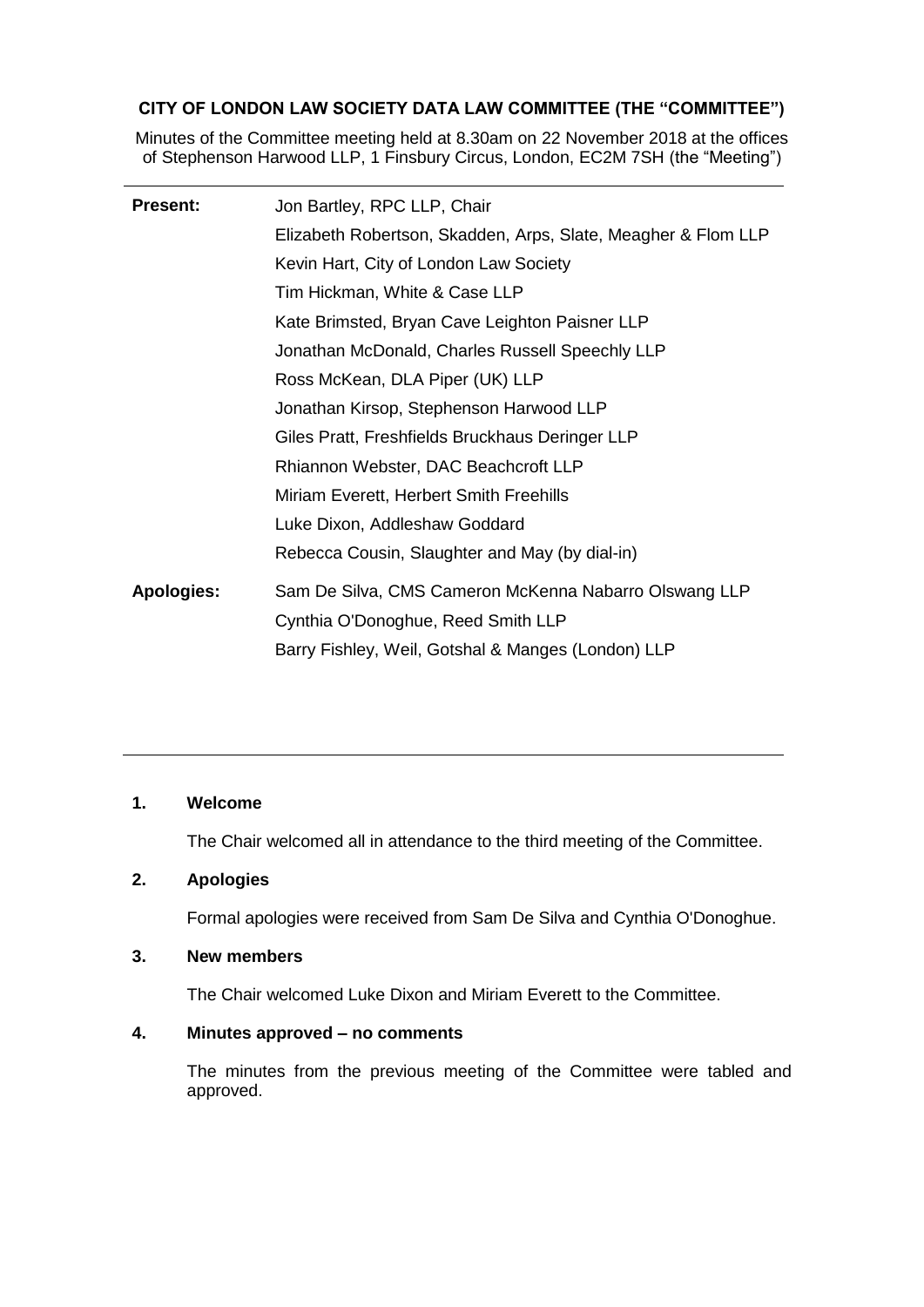## **5. Follow up points arising from previous meeting**

- 5.1 The Chair reminded the Committee of the proposal to appoint a Committee Secretary that could be an associate of a Committee member. The Chair suggested that Committee members send names of any associates to be considered for this role to him by the end of the month.
- 5.2 The Chair noted that the Committee still needed to get back to the CLLS Land Law Committee regarding their request for GDPR input on a new standard form Property Management Agreement. The Chair intends to respond shortly, following input from Committee members.
- 5.3 The Chair asked Committee members on any updates regarding engagement with external stakeholders such as the ICO or DCMS. Rebecca Cousin confirmed that she had been in contact with the ICO and the DCMS. Tim Hickman explained that the Cabinet Office were looking to get advice and would be interested in engaging with the Committee. The Chair highlighted that if/when the implementation of a withdrawal agreement on Brexit is approved, the Cabinet Office may have more free time to engage with the Committee. The Chair asked for Committee members to continue seeking to engage external stakeholders as someone from the relevant organisations is likely to respond eventually.
- 5.4 The Committee discussed that it was not currently aware of any Brexit-related statutory instruments that would influence the work of Committee members.

## **6. Draft withdrawal agreement**

- 6.1 The Chair asked Committee members for their opinions on the data protection provisions contained within the draft withdrawal agreement on Brexit.
- 6.2 Miriam Everett explained that from her reading of the withdrawal agreement, if implemented, the status quo would be preserved with the UK complying with the GDPR for the duration of the transition period with the intent of securing an adequacy decision by the end of this period. However, there appears to be a technical gap with regard to data transfer arrangements under the withdrawal agreement. Nevertheless, Miriam expressed that she hoped the UK and the EU will confirm that this technical gap was not intentional and is optimistic that arrangements will remain as they were in the transition period. Rebecca Cousin commented that the ICO has made clear that this is indeed the intention and that the approach of regulators across Europe will be consistent.
- 6.3 The Committee discussed and were sceptical about what the approach will be regarding an EU processor transferring data to the UK. Rebecca Cousin confirmed that it is expected that the ICO will be releasing guidance on this next week and will be taking a pragmatic approach.

## **7. ICO model clauses guidance**

7.1 The Chair explained that the ICO is asking for comments on model clauses and that it is important that there is a UK voice in relation to this. The Chair noted that there is a GDPR working group at the Commission that comments on model clauses should be addressed to however it is important that any submissions made do not contradict what the ICO is expressing in relation to model clauses.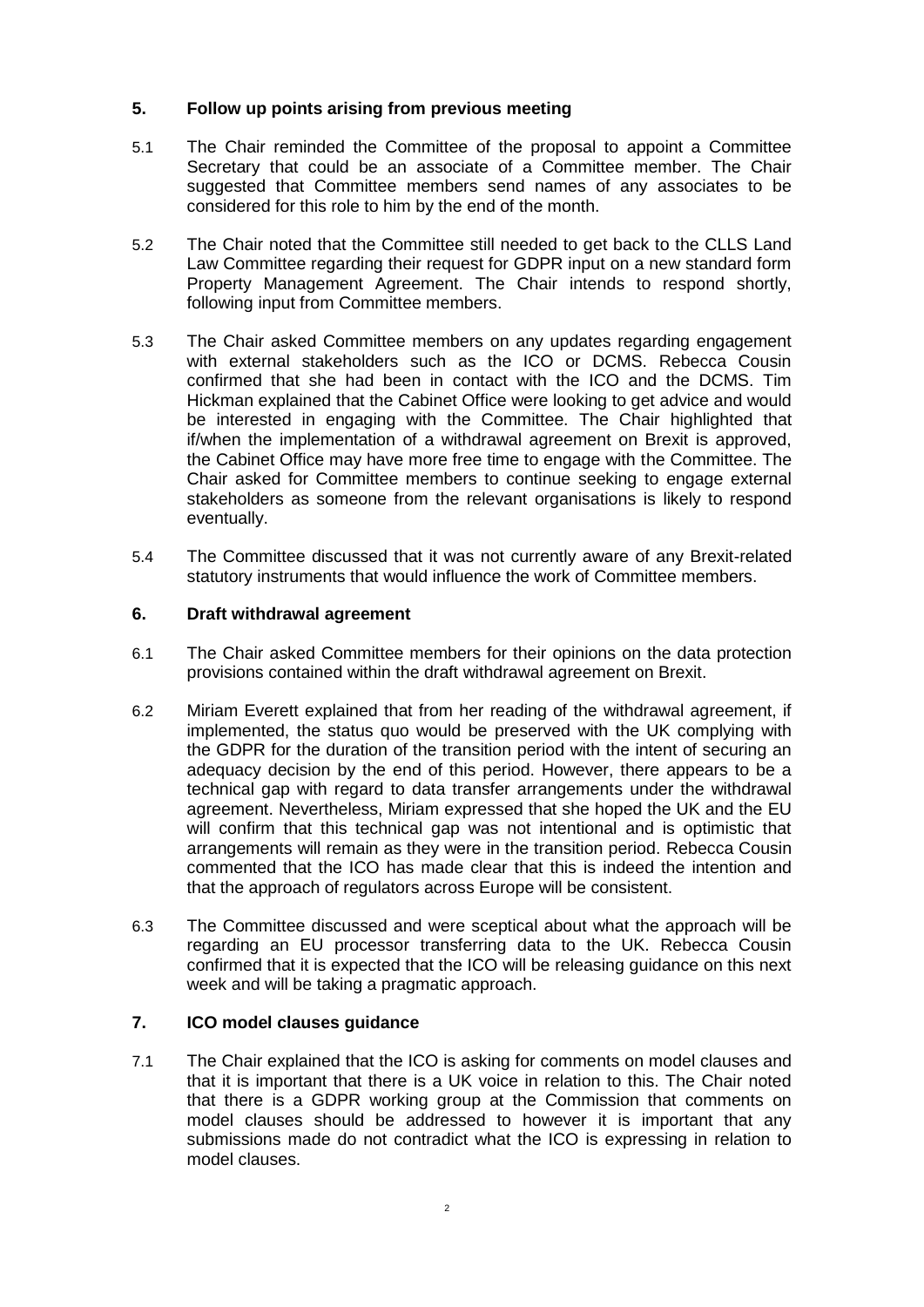- 7.2 The Chair explained that the questions the ICO has asked in relation to model clauses are fairly open and concern whether the model clauses work for organisations.
- 7.3 The Committee discussed relaying comments on what clients key concerns are in relation to the drafting of the model clauses.
- 7.4 Rebecca Cousin noted that she would mention this to the ICO.

## **8. Territorial guidance**

8.1 The Chair noted that the EDPB would soon be producing territorial guidance and this is something the Committee should comment on when the EDPB asks for input into this.

#### **9. ICO call for views on direct marketing code of practice**

- 9.1 The Chair highlighted that the ICO is calling for views on a direct marketing code of practice with a deadline of 24 December 2018. The aim is to create a more formal code of practice and it would be valuable if the Committee could make contributions to this in relation to the questions applicable to the work that members of the Committee do.
- 9.2 The Chair noted that the three questions of particular relevance to members of the Committee are as follows:
	- (i) What changes to the data protection legislation do you think we should focus on in the direct marketing code?
	- (ii) Please provide details of any case studies or marketing scenarios that you would like to see included in the direct marketing code.
	- (iii) Do you have any other suggestions for the direct marketing code?
- 9.3 The Committee agreed that it understands that the ICO's plan was to produce the direct marketing code of practice now and then update this guidance again once the ePrivacy Regulation is agreed. The Committee were also in agreement that it is presumed that the UK will have to abide by the ePrivacy Regulation as if the withdrawal agreement on Brexit is passed, the UK will still have to apply new EU laws during the transition period.
- 9.4 The Chair highlighted that the ICO were not looking for comments on the GDPR within this call for views. A particular issue that does require clarification is the relationship between legitimate interest grounds and direct marketing issues especially alongside ePrivacy. Clarity is needed on what scenarios constitute legitimate interests for direct marketing.
- 9.5 Tim Hickman explained that the ePrivacy Regulation may not be implemented for some time as there has been significant intervention on the part of the Council of Ministers.
- 9.6 The Committee discussed whether the UK will need to implement ePrivacy legislation in order to obtain an adequacy decision post-Brexit. Ross McKean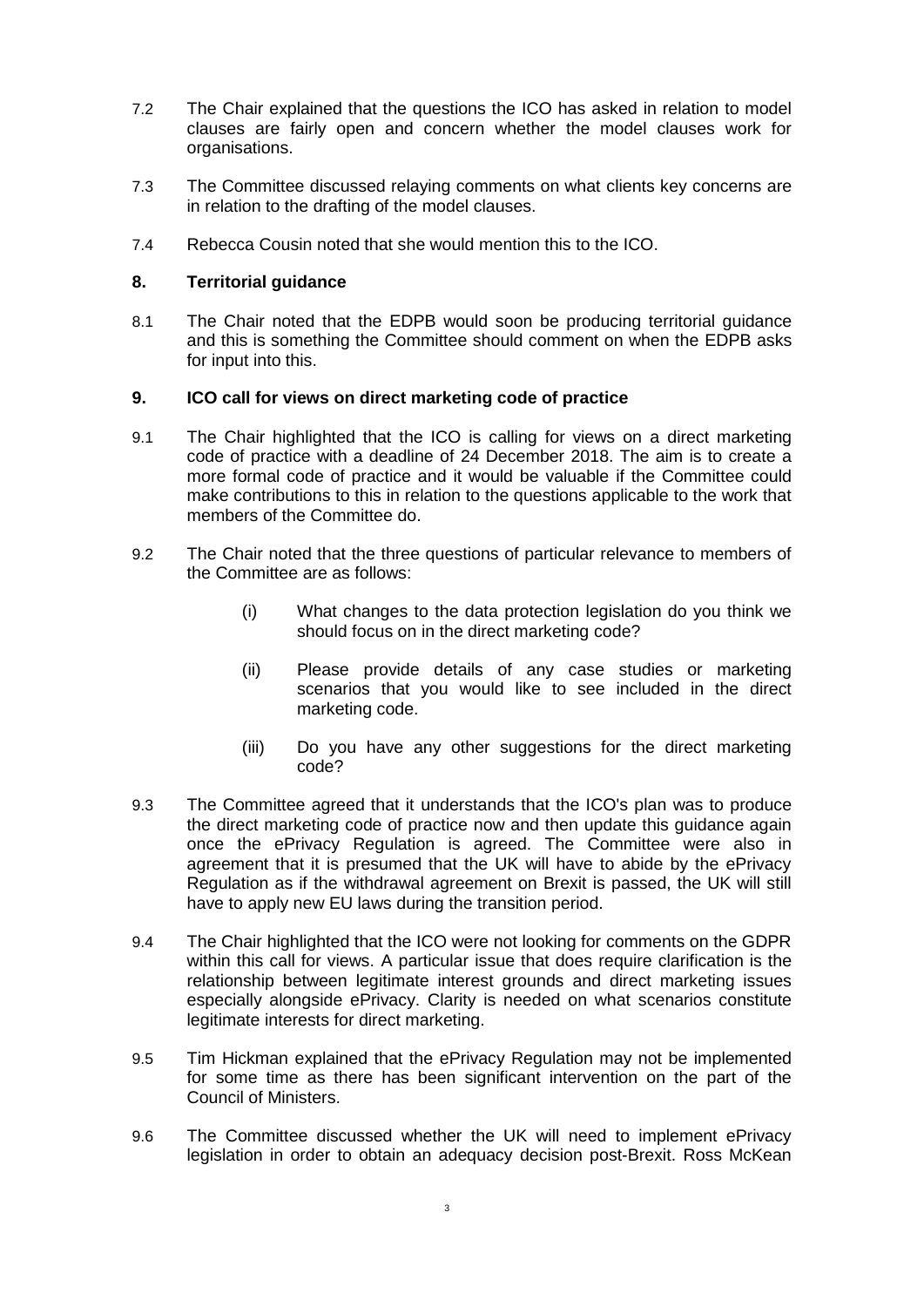suggested that perhaps this would not be necessary as, for example, the Privacy Shield does not extend to direct marketing and we already have robust marketing legislation in place.

9.7 The Committee agreed that common concerns should be collated and that short form comments should be issued to the ICO.

#### **10. Further talking points**

- 10.1 The Chair asked if there is anything else Committee members had seen from the ICO that the Committee could make a contribution to.
- 10.2 Ross McKean noted that the DCMS is publishing a SI on how to make the DPA 2018 fully compliant with the GDPR, which is intended to be published by the end of this year.
- 10.3 Rebecca Cousin confirmed that the Committee should also register as an interested party for the government's Smart Data Review.
- 10.4 The Chair asked how clients of Committee members had been responding to the recent *Morrisons* Court of Appeal judgement. The Committee agreed that hopefully the Supreme Court will grant leave to appeal the judgement and that there had been an increase in clients looking to take out cyber-security insurance. The Committee discussed what losses are currently covered by cyber-security insurance, with differences being identified across jurisdictions.
- 10.5 The Committee discussed the liability provisions under Article 82 GDPR. Members of the Committee agreed that the issue of apportioning liability between controllers or between a controller and a processer had not been addressed contractually because the limitation of liability provisions were deemed to be sufficient in the scenarios Committee members had encountered. Jonathan Kirsop commented on whether in the absence of anything contractual, Article 82 would be invoked as a default. Tim Hickman raised the point that Article 82(5) is only invoked when the controller or processor has paid full compensation for the damage suffered, and so it is difficult to envisage how liability can be apportioned from the outset.
- 10.6 The Committee discussed the interaction between Article 82 GDPR and limitations on liability. The Committee agreed that suppliers will have a cap on their liability and often the amount paid to data subjects will exceed this amount. The Committee also raised the point as to whether it would be possible to exclude Article 82 in contracts. Ross McKean suggested that this would be dependent on whether the provision was reasonable under the Unfair Contract Terms Act.
- 10.7 The Chair asked if there were any further points on issues members of the Committee had been dealing with in practice.
- 10.8 Elizabeth Robertson commented that she had been experiencing some difficulties in trans-Atlantic deals as there was often confusion between what is a security issue and what is a privacy issue, and therefore clients/colleagues assuming greater applicability than there actually is. Rebecca Cousin stated that there was a Law Society working group on this issue and that Elizabeth Robertson can be put in touch with the group.